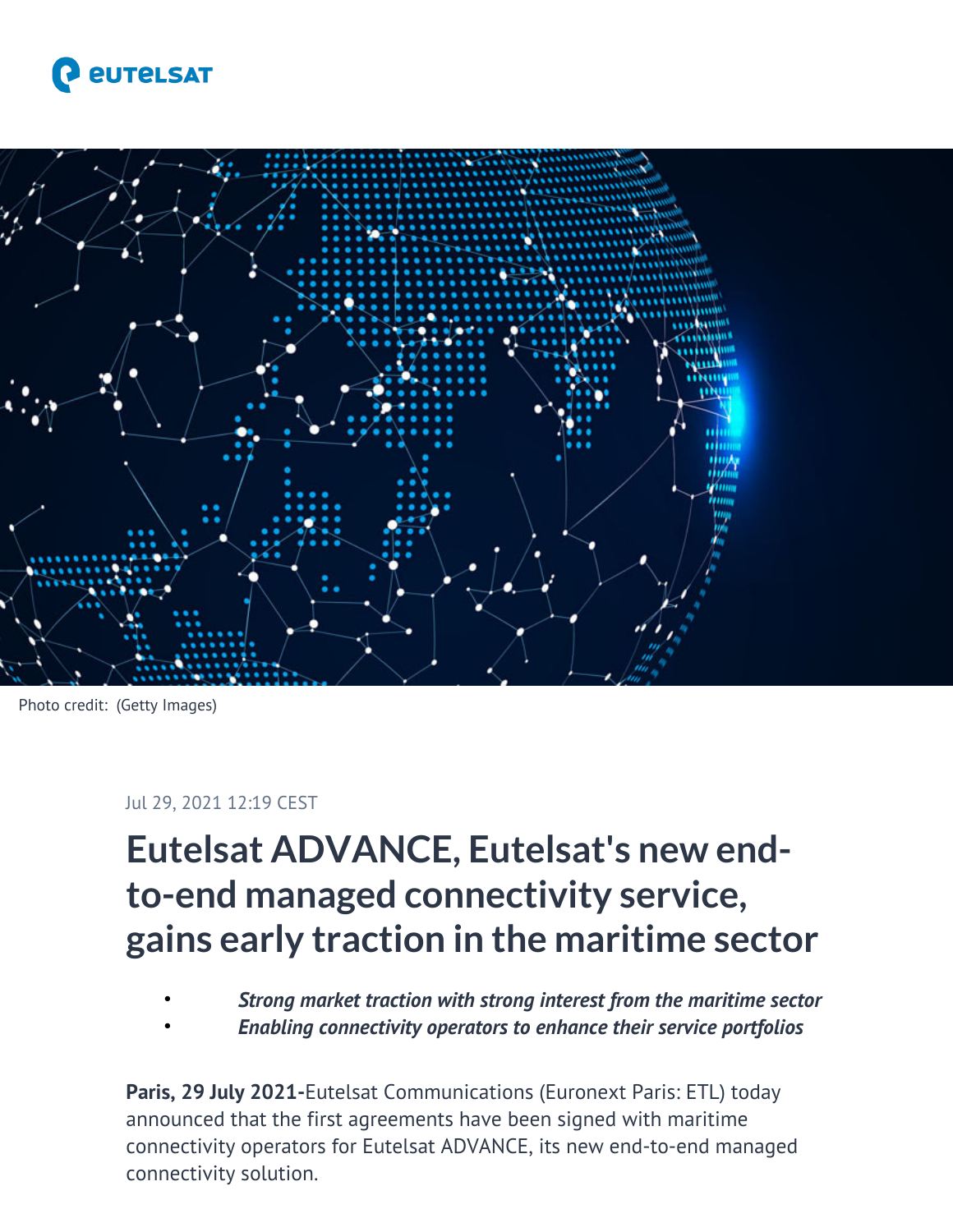Several operators have selected Eutelsat ADVANCE to enhance their portfolios of connectivity services. Leveraging Eutelsat's powerful Ku-band in-orbit resources, Eutelsat ADVANCE will be integrated into the offerings, amongst others, of Telenor Maritime, SRH, Axess Networks, and Nearshore Networks to serve a wide spectrum of maritime market segments including cargo shipping, passenger ferries, cruises and offshore.

With global coverage and the potential to scale to specific geographic zones when required, Eutelsat ADVANCE is an end-to-end managed connectivity service including network interconnection, a management portal and APIs for service providers and their clients, terrestrial connectivity as well as satellite capacity and terminals.

Philippe Oliva, Eutelsat's Chief Commercial Officer, commented: *"I am delighted that our new satellite network-as-a-service offer has already gained traction among a diverse range of new maritime clients. The selection of Eutelsat ADVANCE by these customers clearly demonstrates the strong benefits of this end-to-end solution for maritime connectivity operators who wish to enhance their offerings with our wide array of solutions tailored to specific markets. EUTELSAT Advance is yet another valuable resource that will enable us to build on our market share gains in the maritime industry."*

## **About Eutelsat Communications**

Founded in 1977, Eutelsat Communications is one of the world's leading satellite operators. With a global fleet of satellites and associated ground infrastructure, Eutelsat enables clients across Video, Data, Government, Fixed and Mobile Broadband markets to communicate effectively to their customers, irrespective of their location. Over 6800 television channels operated by leading media groups are broadcast by Eutelsat to one billion viewers equipped for DTH reception or connected to terrestrial networks. Headquartered in Paris, with offices and teleports around the globe, Eutelsat assembles 1,200 men and women from 50 countries who are dedicated to delivering the highest quality of service.

Eutelsat Communications is listed on the Euronext Paris Stock Exchange (ticker: ETL).